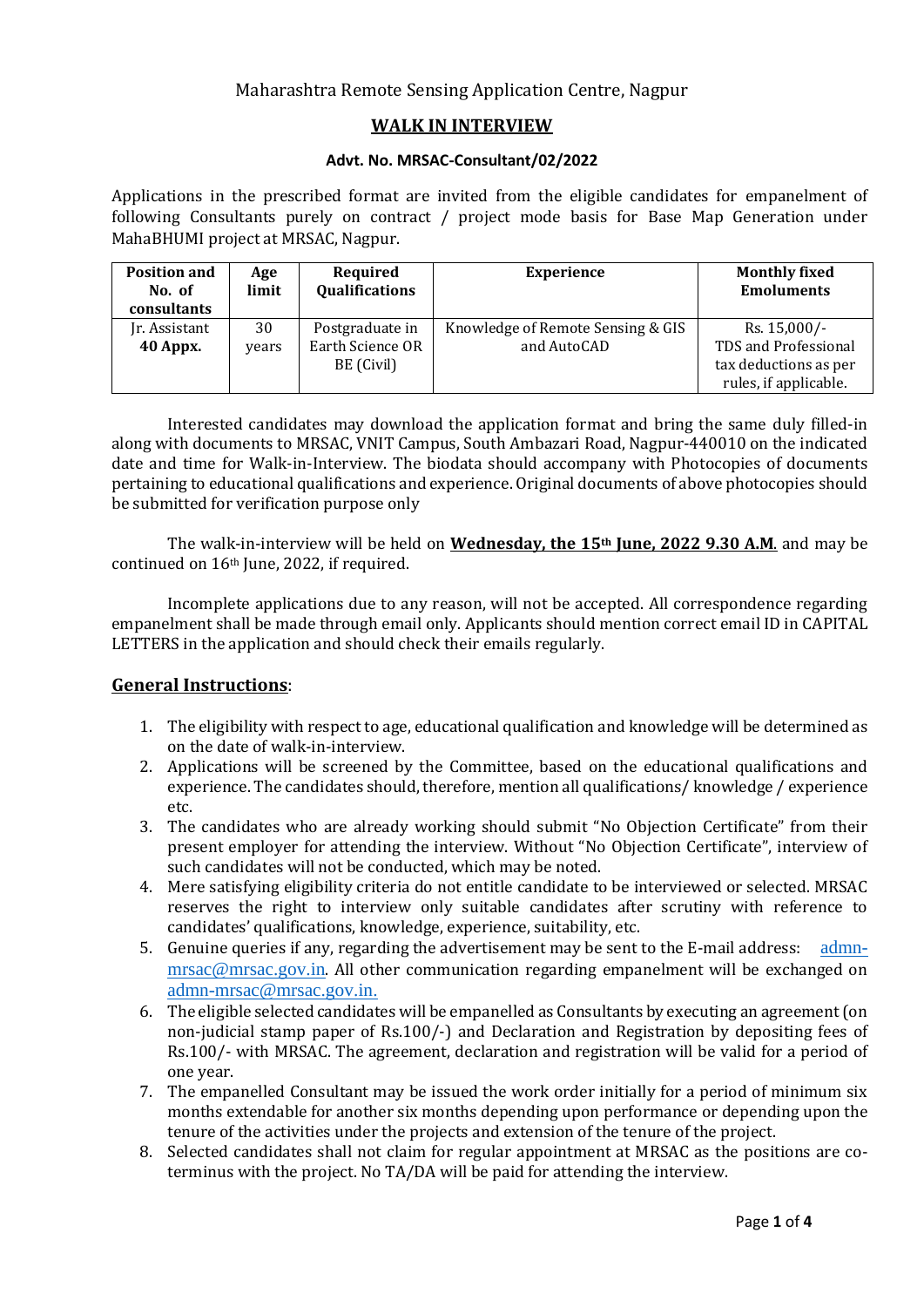- 9. Further Notification / Update/ Addendum/ deletion/ corrigendum (if any) shall be posted on the MRSAC Website : [www.mrsac.gov.in](http://www.mrsac.gov.in/)
- 10. The decision of MRSAC in all respects shall be final and binding.
- 11. The Director, MRSAC reserves the right to relax educational criteria / experience.

**The candidates attending the walk-in-interview must wear mask and follow social distancing norms at MRSAC premises and should follow all other guidelines issued from time to time by the government.** 

The Director, MRSAC reserves rights to accept applications, amendment or cancellation or withdrawal of the advertisement.

> Director, MRSAC, Nagpur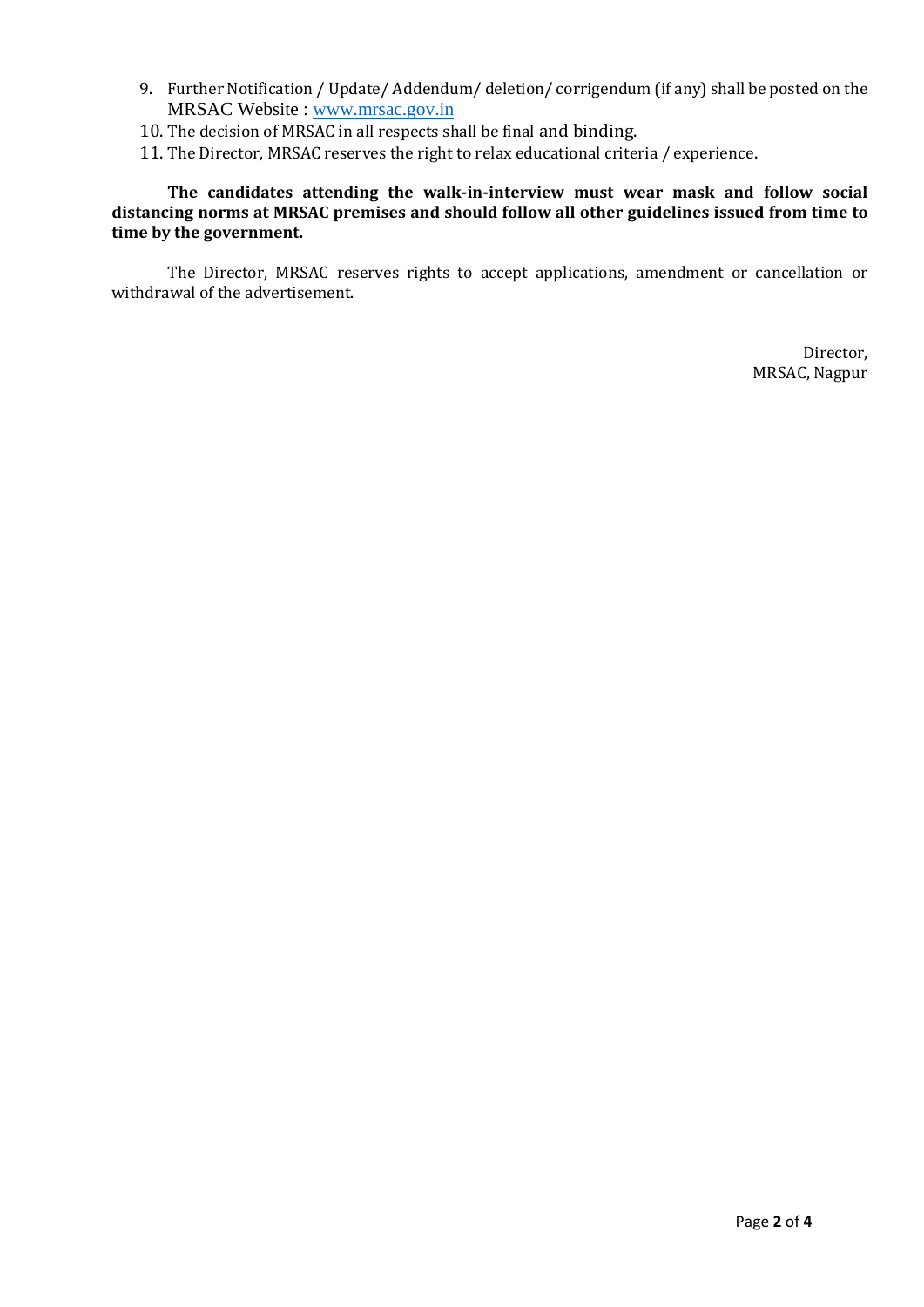#### **APPLICATION FORM**

**To,**

**The Director, Maharashtra Remote Sensing Applications Centre, VNIT Campus, S.A. Road, Nagpur-440 010.**



# **Application for empanelment of Consultant –as Jr. Assistant on contract / purely project mode basis**

| Address :-                                |                                                                                                                 |
|-------------------------------------------|-----------------------------------------------------------------------------------------------------------------|
| District/City:-__________________________ |                                                                                                                 |
|                                           |                                                                                                                 |
|                                           | essential) Mobile No :- Letter and the sense of the sense of the sense of the sense of the sense of the sense o |
|                                           |                                                                                                                 |

**Education Qualifications:- (Attach necessary Document)**

| <b>Education</b> | Stream | University/Institute | Year | <b>Division</b> |
|------------------|--------|----------------------|------|-----------------|
| Professional     |        |                      |      |                 |
| Qualification    |        |                      |      |                 |
| Post Graduate    |        |                      |      |                 |
| Graduate         |        |                      |      |                 |
|                  |        |                      |      |                 |
| Diploma          |        |                      |      |                 |
| H.S.S.C.         |        |                      |      |                 |
| S.S.C.           |        |                      |      |                 |
| Computer Edu.    |        |                      |      |                 |